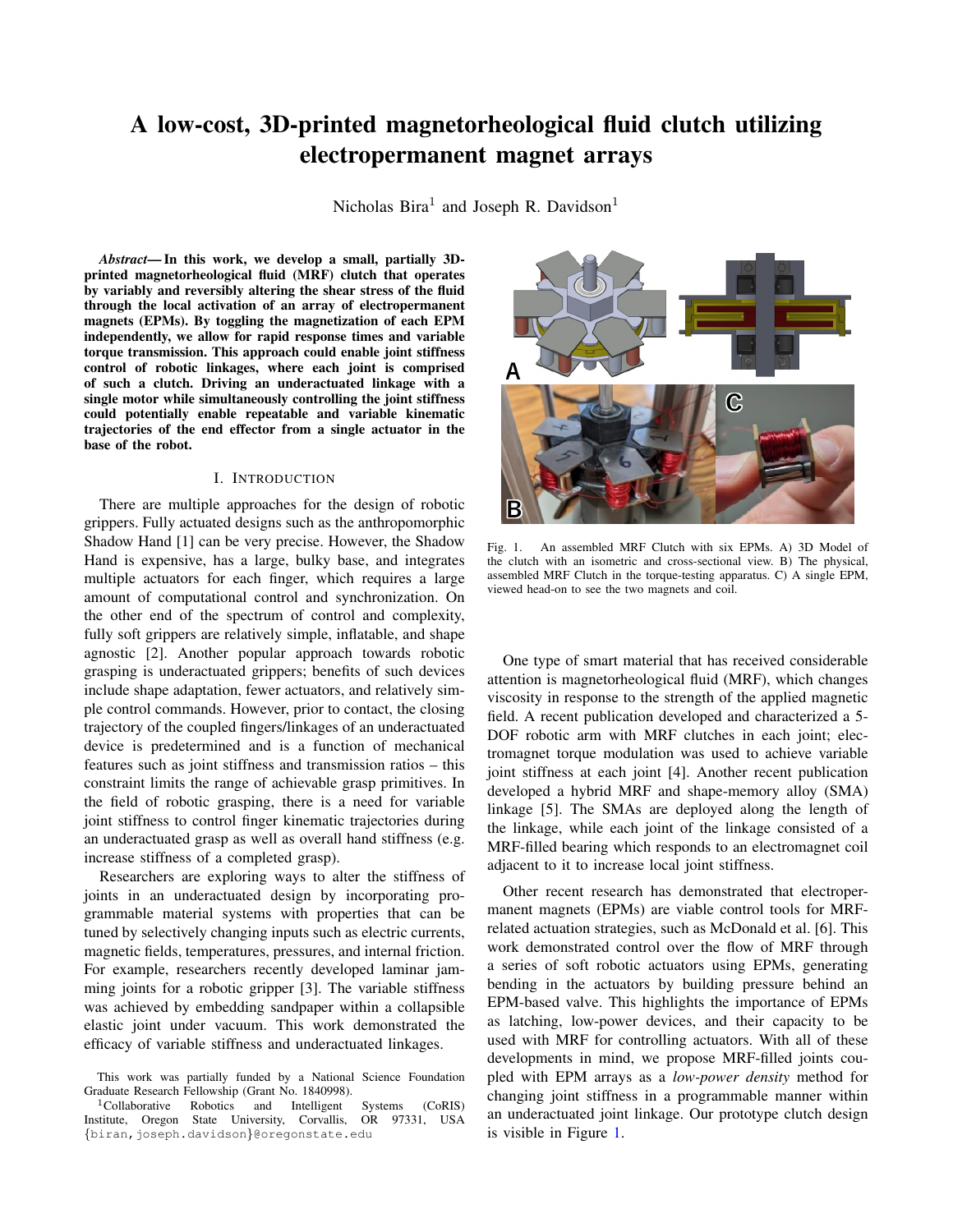

<span id="page-1-0"></span>Fig. 2. Depicted are three simulations completed in Ansys Maxwell of the EPM array from the top-down perspective. A) All EPMs are in the OFF configuration. B) Three of the EPMs are ON, while the other three remain OFF. C) All six EPMs are active, demonstrating fields of approximately 55 to 65 mT in the regions of interest.

### II. METHODOLOGY

First, we wanted to validate that the scale and design of an EPM array would perform within the boundaries of what is required to generate the MR effect in a fluid-based clutch. Physical parameters for a modular EPM were selected based on available materials, size, and power considerations. Each EPM consists of a NdFeB grade 42 hard permanent magnet (12.7mm length, and 6.35mm diameter), an AlNiCo grade 5 magnet of the same size, two thin steel rectangular plates, and a magnet wire coil of copper wire around the AlNiCo 5 magnet (120 windings). Each element was positioned and glued in place with cyanoacrylate glue (see Figure [1C](#page-0-0)). After making all six EPMs, each was tested for its polarizing and depolarizing ability, with an analog Hall effect sensor, as well as a gaussmeter to validate with more precision. The values for each EPM were between 45 to 55 mT in magnetic flux when on, and around 0 to 5 mT when off. Each EPM was polarized by applying a current of approximately 2.5 amps first in one direction to polarize the EPM, and later in the opposite direction to depolarize. This was handled with a manual switching panel, but will be digitally controlled in future revisions.

This EPM array was also modeled and simulated in Ansys Maxwell Magnetostatic to predict the magnetic field formation characteristics. The cylinder representing the Al-NiCo 5 magnet was given properties corresponding to a magnetization in the positive or negative z-direction for a given simulation and at values appropriate for that grade of magnet. The N42 magnet was given a constant magnetization of a set value using the built-in magnetic properties library for Maxwell. The results of this simulation are shown in Figure [2,](#page-1-0) and demonstrate that each EPM can be expected to generate up to 65 mT in ideal conditions. This validation enabled us to proceed with further modeling and construction of the MRF clutch.

To predict the torque transmission behavior of the clutch design, the MR effect was modeled in MATLAB (Mathworks, Natick, MA, USA) for various physical parameters of the MRF Clutch. We approximated the field within the MRF Clutch as a scalar value for simplicity, since the majority of the volume of the MRF will be between the fins of the EPM, where the field is primarily linear. We utilized the Bingham model [7] for a viscoplastic fluid with a finite yield stress to represent the MRF's yield behavior, also leveraging characterization data from the manufacturer of the fluid (LORDE Corp, Cary, NC, USA). We varied the gapspacing between the fins of the MRF Clutch, the thickness of the fins, the number of fins, and the fin diameter. As expected, the conclusions from this modeling demonstrated generally that for larger surface areas, greater torque will be transmitted. Based on the physical parameters of the fabricated MRF-EPM clutch, we expect the design to be capable of transmitting up to  $1 \text{ N}^*$ m of torque in ideal conditions (see Figure [3\)](#page-2-0).

## III. RESULTS

After several design iterations of the MRF clutch, we achieved measurable output torque. The testbed consisted of a stepper motor driving the clutch's input shaft at a constant 40 rpm, a 6-axis force/torque sensor (ATI, Apex, NC, USA) rigidly fixed between the base of the testbed and the clutch, and a rigid 3D-printed scaffold to align the motor with the centerline of the torque sensor and the MRF clutch. The results from preliminary testing are shown in Figure [3](#page-2-0) where each successive EPM activation demonstrates a significant jump in the transmitted torque. For this test, only five were activated; one of the EPMs had a physical disconnect between the power source and the winding. The magnitude of the transmitted torque went from 0.06 N·m at baseline to 0.18 N·m, a 3x increase with all five active.

This maximum value is only ∼15% of the projected maximum transmitted torque. This discrepancy is partially explainable by non-ideal conditions from manufacturing imperfections and modeling assumptions, but not entirely. Most likely, the MRF used in this test may be operating at less than